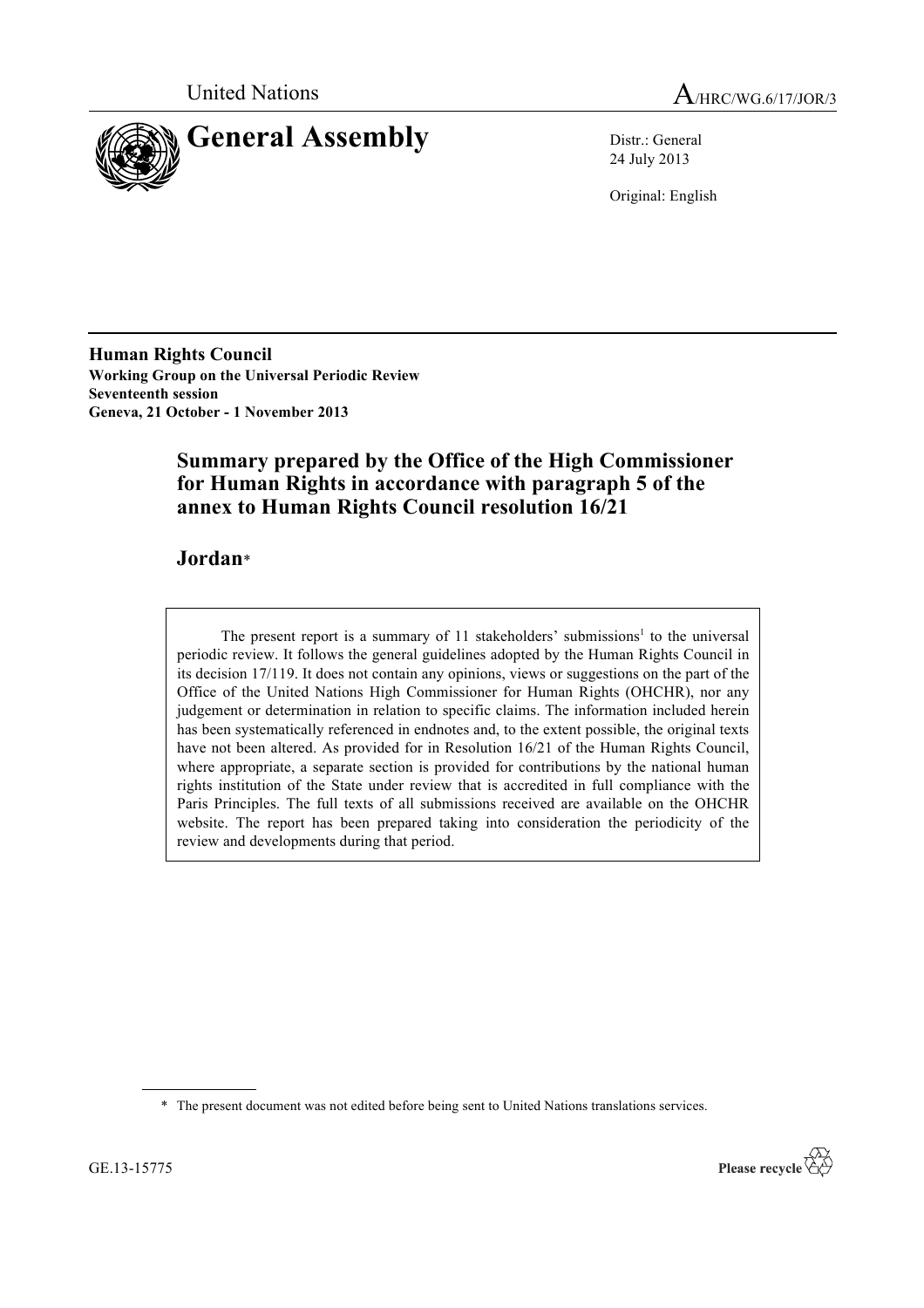# **I. Information provided by the accredited national human rights institution of the State under review in full compliance with the Paris Principles**

## **A. Background and framework**

1. With reference to the Government's support to its own institution, the National Centre for Human Rights (NCHR) stated that, in relation to the base year of 2009, its budget had been frozen in 2010 and 2011 and then reduced by 15 per cent in 2012. This was despite the need for increased capacities and to increase its presence in the regions of the Kingdom.<sup>2</sup>

## **B. Cooperation with human rights mechanisms**

2. The NCHR noted that Jordan had not become a party to the CPED in line with the previous Universal Periodic Review (UPR) recommendation and highlighted its calls for accession to the OP-CAT. It also highlighted its calls for the withdrawal of Jordan's reservations to CEDAW and the CRC.<sup>3</sup> <sup>4</sup>

# **C. Implementation of international human rights obligations, taking into account applicable international humanitarian law**

3. The NCHR indicated that amendments to the Constitution in 2011 had included a prohibition of torture or the admission of confessions obtained under torture, but other legislation had not been amended in line with the Constitution or with recommendations under the UPR, of the Human Rights Committee or Committee against Torture. It was concerned at the lack of an independent and transparent mechanism for the investigation of allegations of torture. It noted that no members of the law enforcement agencies had been prosecuted under article 208 of the Penal Code which criminalizes torture.5

4. The NCHR had formed a national monitoring team composed of civil society organizations to visit places of detention, inspect their conditions and investigate allegations of torture. The Government continued to allow visits to the correction and rehabilitation centres of the Public Security Directorate as well as the police temporary detention centres. However, the visits had to be announced in advance and access to the temporary detention centres of the General Intelligence Department (GID) was not provided. 6

5. The Government had prepared draft amendments to the Law on Crime Prevention in response to the UPR recommendation concerning administrative detention, but the draft failed to address all the concerns and had not passed into law.<sup>7</sup>

6. The NCHR welcomed constitutional amendments in 2011 to improve the independence of the judiciary and other measures such as the confirmation of the presumption of innocence before trial. It also welcomed the adoption of the Judicial Strategy for 2012-14. However, it highlighted the need to speed up the process of ensuring that the legislation is in conformity with the Constitution and international standards, particularly in relation to the independence of the judiciary, administratively and financially, and the independence of the judges. It called for the ending of the reliance of the court support staff on the Ministry of Justice. It also highlighted the need to ensure that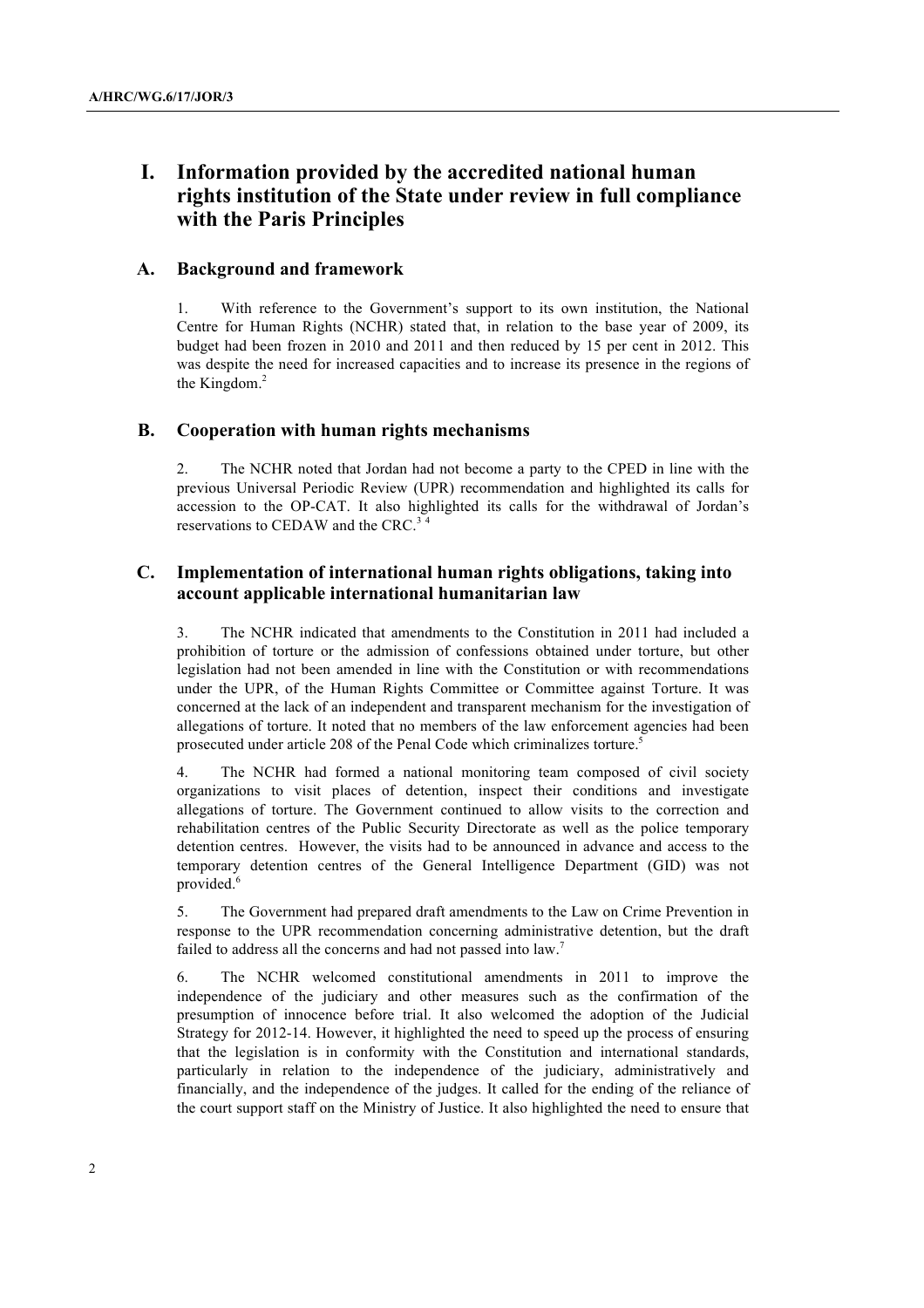civilians are tried in civilian courts; to speed the processing of cases, reduce court fees and activate fair trial guarantees.<sup>8</sup>

7. Despite implementation of the UPR recommendation on judicial training, the NCHR noted that the courts' application of international human rights standards was still limited.<sup>9</sup>

8. The NCHR referred to amendments in 2011 to the Press and Publications Law including the removal of penalties of imprisonment, but noted that further amendments were needed, such as the removal of large fines and the removal of the requirements for permission prior to publication. It also noted the need to amend the legislation to ensure quick and easy access to information.<sup>10</sup>

9. The Law on Societies had not been amended in line with the UPR recommendations and included many restrictions on the right of freedom of association. The NCHR noted that a new Law on Political Parties of 2012 included some restrictions to that right, including supervisory and licensing powers for the Ministry of the Interior and the need for minimum of 5,000 members spread across seven provinces.<sup>11</sup>

10. The NCHR noted the creation in 2011 of a trade union for public school teachers following the constitutional amendments. However, it referred to the need to amend the labour law as it permitted the Tripartite Commission to identify which professions have the right to form unions. $12$ 

11. The NCHR noted major amendments to the Law on Public Meetings in 2011, including the removal of the need for prior approval from a district governor before holding a meeting. It also noted that there were many meetings which had demanded reform in 2011 and 2012 and the right to peaceful assembly was respected. However, there were harassment of and attacks upon participants in some meetings and the security forces were not well-trained in the gradual use of force and in dealing with journalists present at the protests.13

12. The NCHR noted constitutional amendments which removed the right of the King to postpone elections. It also noted changes to the voting system and the passing of a law to create the Independent Electoral Commission.<sup>14</sup>

13. The NCHR highlighted the Jordanian Government's efforts in caring for refugees, but its rejection of recommendations for the creation of a national legal framework and accession to the 1951 Convention Relating to the Status of Refugees and its 1967 Protocol. It noted the emergence of the wave of refugees from Syria in 2011 and called for concerted international efforts to provide them with care in light of Jordan's scarce resources.<sup>15</sup>

14. Despite the UPR recommendations concerning the right to health, factors such as the low percentage of public spending on health and the inequitable distribution of health centres meant that the quality of healthcare was not improving. The NCHR noted the absence of strategic plans to prevent chronic and communicable diseases and the shortage of staff and equipment in hospitals.<sup>16</sup>

15. The NCHR mentioned the absence of effective policies to eradicate poverty, reduce unemployment and achieve equitable levels of development across different regions. There was a lack of implementation of projects to provide drinking water and adequate irrigation in light of the scarcity of water in Jordan.<sup>17</sup>

16. With reference to migrant workers, the NCHR welcomed the Anti-trafficking Law and action plan as well as noting legislative amendments, including new regulations, requirements to provide translated contracts to workers and measures of protection against sexual harassment or the use of coercion. There were amnesties for fines against foreign workers. It observed that agricultural workers' rights were limited, particularly by their exclusion from the health and social insurance schemes.<sup>18</sup>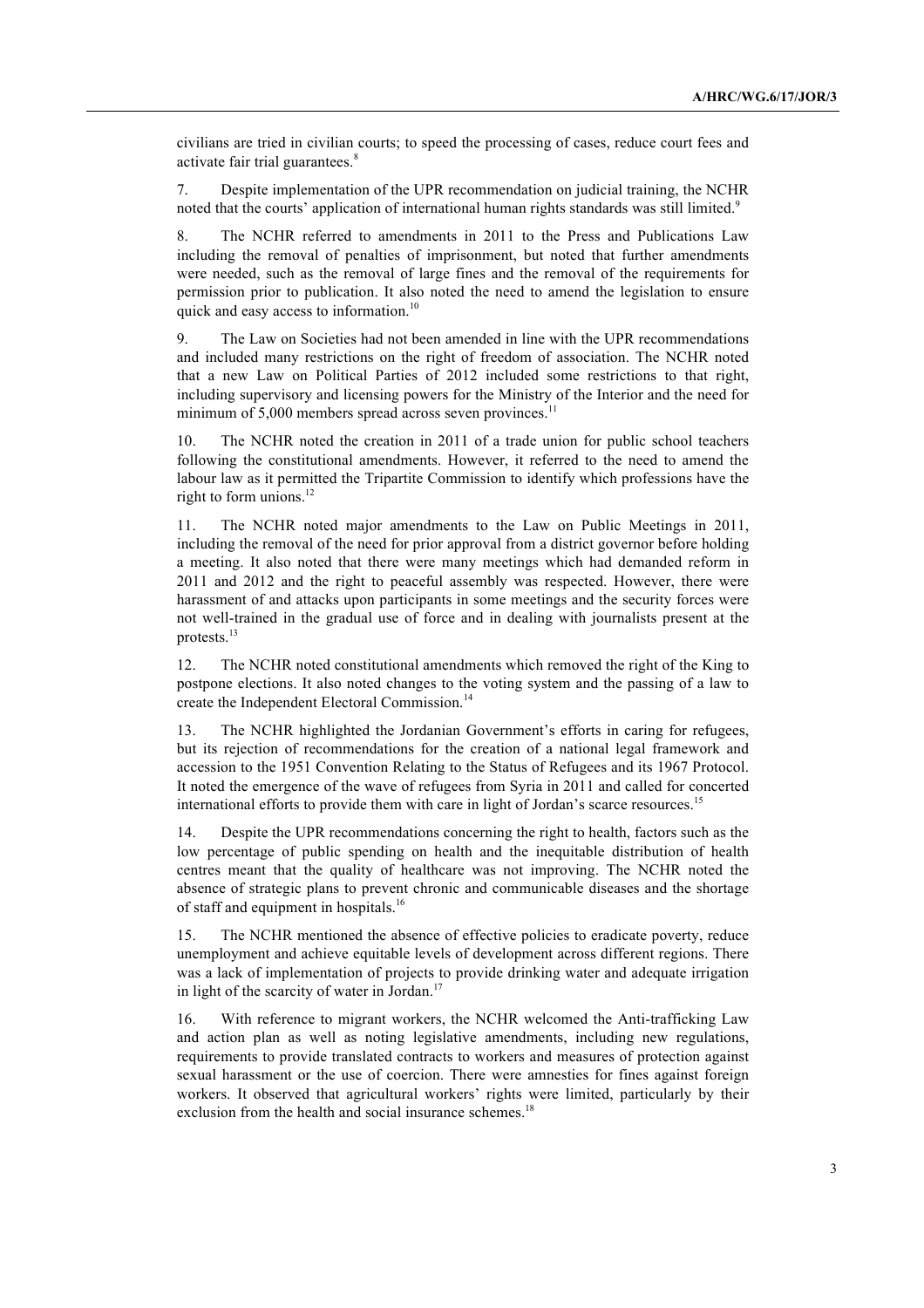17. The NCHR expressed concern about the prevalence of child labour, including the long hours worked by children in hazardous conditions and the absence of social security.<sup>19</sup>

18. Despite increased quotas in 2011 for women's representation in parliament and municipal assemblies, the NCHR considered that Jordan was moving away from the 1995 Beijing Conference recommendation that at least 30 per cent of seats be occupied by women. It noted other concerns relating to the equal treatment of women, including the limited access to employment in the private sector, the continued reservations to CEDAW and the failure to execute awareness campaigns on issues such as women's rights to inheritance, human trafficking and domestic violence.<sup>20</sup>

19. The NCHR noted that the Penal Code had been amended to ensure greater protection of women from violence. It highlighted the need for other measures such as the activation of legislation on domestic violence and the removal of the grounds for mitigating circumstances under article 340 of the code which exempts perpetrators of "honour" crimes from punishment. It also highlighted the need to activate the Anti-Trafficking Law and provide legal aid to victims of violence against women.<sup>21</sup>

20. The NCHR highlighted the need for further action by legislators and policy-makers to properly implement the laws on the rights of persons with disabilities. It noted the need for better legal definition of disabilities and the activation of the law on the rights of persons with disabilities; the inability of existing programmes to remove the stigmatization of children with disabilities in primary schools and; the inadequate support for persons with disabilities. Performing hysterectomies on girls with intellectual disabilities became a widespread phenomenon, despite the dangers to their health.<sup>22</sup>

21. The NCHR noted follow-up to the National Plan for Children. However, it highlighted the reservations to articles 20 and 21 of the CRC; the failure to enact the Law on the Rights of the Child in accordance with international standards; and the need for amendments to the Law on Juveniles. It mentioned the need for more efforts to protect children of unknown parentage, those in care and victims of violence and abuse. Programmes for controlling begging, protection from substance abuse and the reintegration of delinquents were weak or still required.<sup>23</sup>

22. With reference to the recommendations concerning legislation on the prevention of terrorism, NCHR reported that the legislation had not been revised and was inconsistent with international standards on the rights of defendants.<sup>24</sup>

# **II. Information provided by other stakeholders**

## **A. Background and framework**

## **1. Scope of international obligations**

23. Alkarama stated that although the texts of the ICCPR and CAT were published in the Official Gazette in 2006, and were thus enforceable under national law, the authorities had failed to fully implement their provisions and harmonize national legislation with the international instruments in accordance with the recommendations accepted under the first  $UPR.<sup>25</sup>$ 

24. The INSAN Coalition (INSAN) welcomed the removal of Jordan's reservation to article 15 of CEDAW.<sup>26</sup> Amnesty International (AI) and INSAN urged removal of the reservations to articles 9 and  $16<sup>27</sup>$  INSAN urged ratification of the Optional Protocol to CEDAW. 28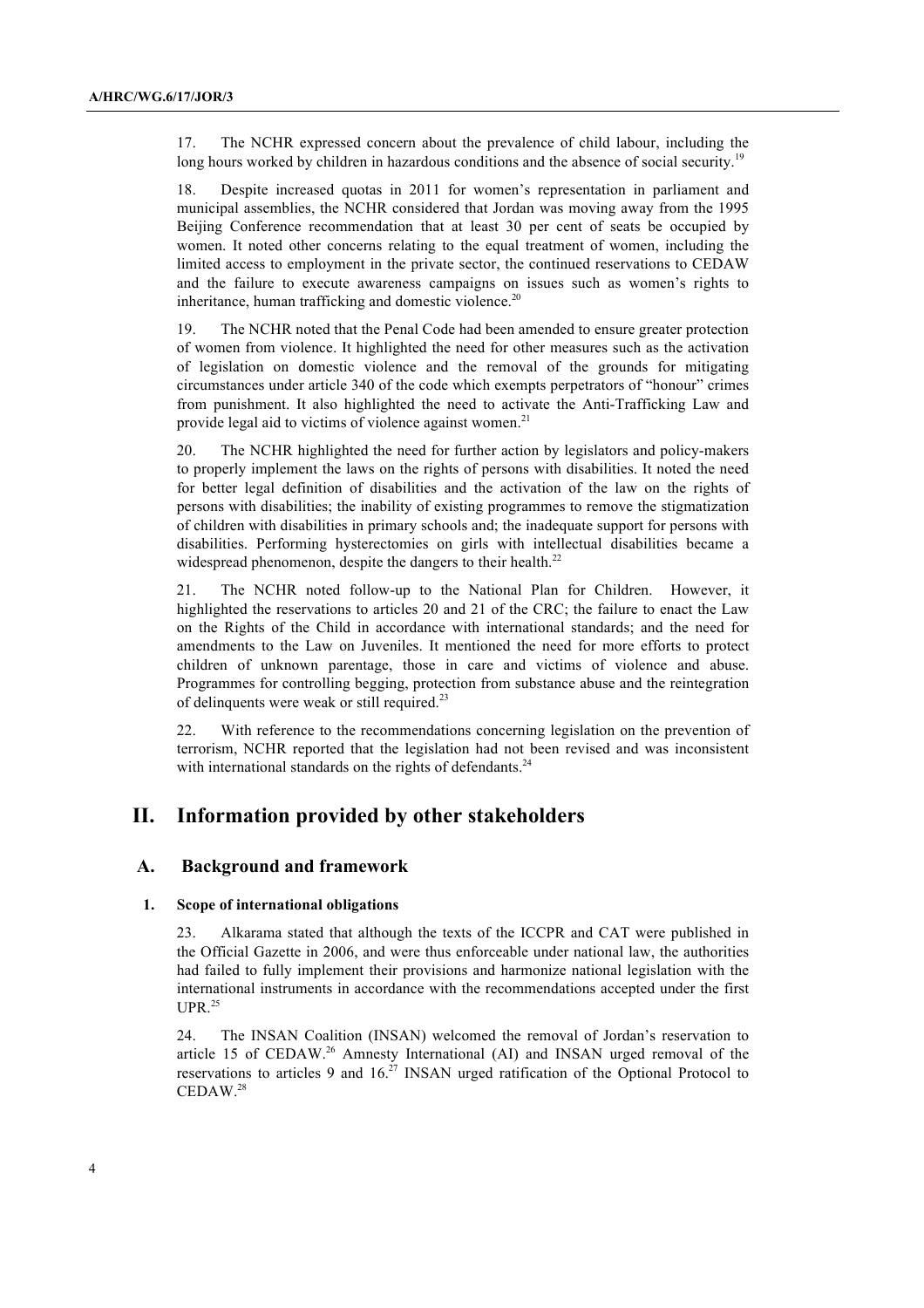25. Human Rights Watch (HRW) recommended ratification of ILO Convention No. 189 Concerning Decent Work for Domestic Workers.<sup>29</sup> INSAN recommended accession to the ICRMW and ILO Convention No. 87 on Freedom of Association and Protection of the Right to Organise. 30

26. Alkarama recommended ratification of OP-CAT, CPED, the two Optional Protocols to the ICCPR and the making of the declaration under article 22 of CAT.<sup>31</sup>

#### **2. Constitutional and legislative framework**

27. Alkarama reported that the King retained the prerogative to appoint and dismiss the Prime Minister, but that he had promised to choose the Prime Minister in consultation with the Parliament starting from the  $2013$  elections.<sup>32</sup>

28. Alkarama reported that according to the 2012 Elections Law the Chamber of Deputies now has 150 seats with 15 reserved for women. It stated the constituencies are designed to favour the election of monarchy loyalists. Further reform of the Election Law was an opposition demand which led the main opposition forces to boycott the January 2013 elections. These elections were the first to be prepared and overseen by the Independent Election Commission under the 2011 amendments to the Constitution.<sup>33</sup>

29. Joint Submission 3 (JS3) noted that articles 15 and 16 of the Constitution which refer to freedom of expression, association and related rights, gave legislators scope to define restrictions in these spheres. It noted that a number of laws were not within the spirit and intention of articles 19, 21 and 22 of the ICCPR.<sup>34</sup> INSAN recommended amending the Constitution to confirm the supremacy of human rights treaties over national laws.<sup>35</sup>

#### **3. Institutional and human rights infrastructure and policy measures**

30. Alkarama noted the continued Government support to the NCHR; that its reports were generally commended and relevant to civil society; but that follow-up was lacking. It indicated that the former positions of some members, as prison directors for example, failed to instil the trust of complainants and cast doubts on the perceptions of its independence.<sup>36</sup>

31. Joint Submission 1 (JS1) noted that the NCHR was dealing with discrimination cases, but that in the absence of an Ombudsman the NCHR was not well equipped to deal with them and it cannot refer cases to the courts. $37$ 

# **B. Cooperation with human rights mechanisms**

#### **1. Cooperation with treaty bodies**

32. Alkarama regretted that the State had not provided follow-up information to the request of the Committee against Torture in December 2011.<sup>38</sup>

### **2. Cooperation with special procedures**

33. Alkarama regretted that Jordan had not provided follow-up information in line with the request of the Special Rapporteur on torture and other cruel, inhuman treatment or punishment in November 2011.<sup>3</sup>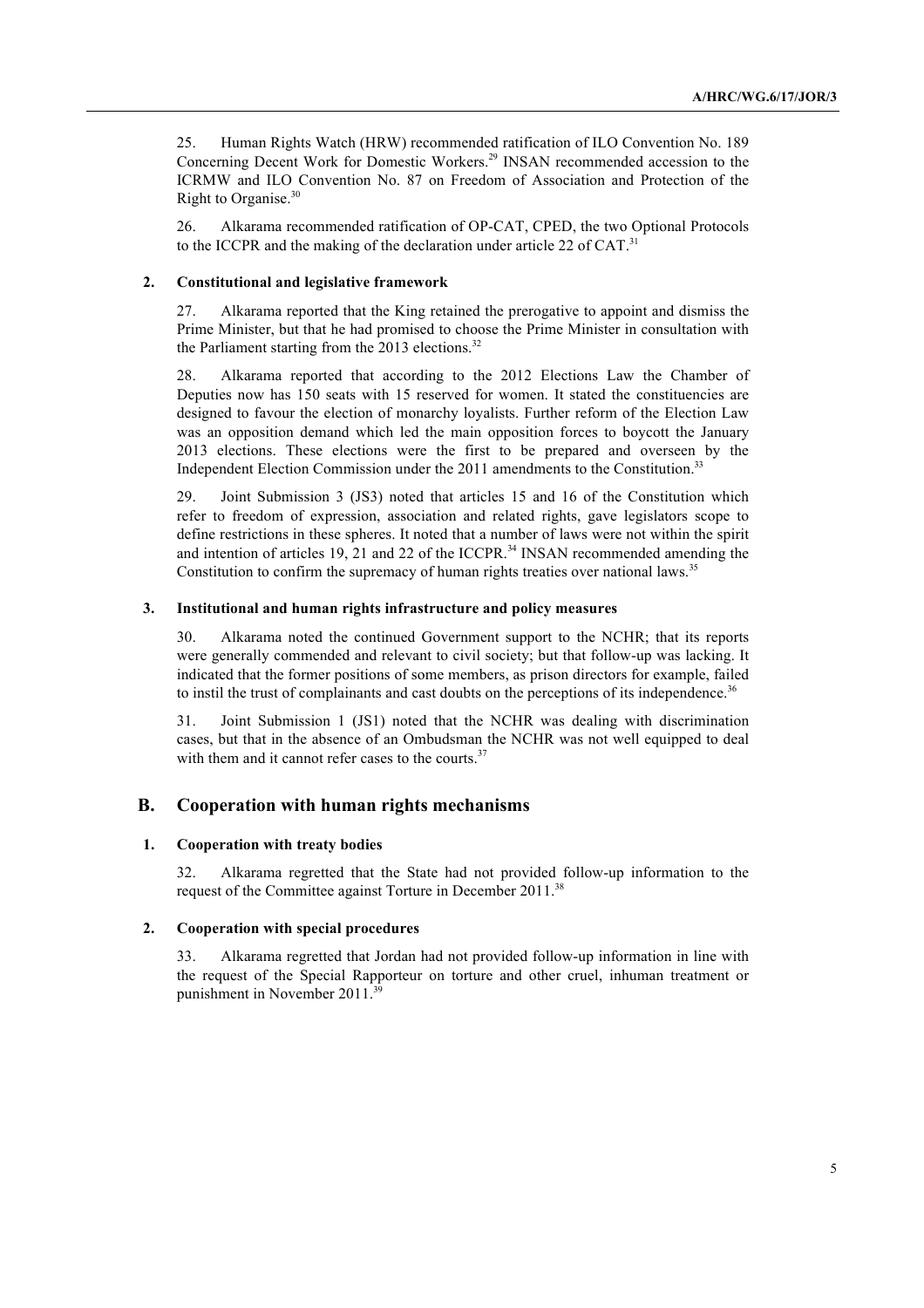# **C. Implementation of international human rights obligations, taking into account applicable international humanitarian law**

#### **1. Equality and non-discrimination**

34. JS1 noted the absence of an articulated state policy on the promotion of equality between women and men<sup>40</sup>

35. JS1 noted that the Personal Status Law is based on religious rather than civil law. It indicated that the shari'a and religious courts which apply it are not open to women and that this was indicative of their discriminatory character. It stated that this situation perpetuates the inferior status of women in society. $41$ 

36. JS1 indicated that although women are more accepted in politics, gender stereotypes persist and decisions are taken by men serving predominantly male interests. It noted the absence of women ministers and that a ministry on women's issues was created in a recent cabinet, but had been removed. It referred to growing religious fundamentalist movements as a factor impeding women's participation in politics and public life.<sup>42</sup>

37. JS1 recommended the drafting of a gender equality law including the definition of discrimination from CEDAW. <sup>43</sup> JS1 and INSAN recommended including the word gender within article 6 of the Constitution which refers to the equality of Jordanians.<sup>44</sup>

38. JS1 stated that family allowances and pension payments were automatically paid to men, but were paid to women or their families only in exceptional circumstances.<sup>45</sup>

39. INSAN noted that although Jordan responded positively to the recommendations on freedom of religion and belief in the last UPR, the Personal Status Law continued to discriminate against women in custody rights of children from marriages of Muslim men and Christian women.<sup>46</sup>

#### **2 Right to life, liberty and security of the person**

40. Alkarama and HRW noted that Jordan accepted recommendations relating to the prevention and eradication of torture in the first UPR cycle. Alkarama indicated that not all the recommendations had been implemented.<sup>47</sup>

41. AI noted that article 8 of the Constitution was amended in 2011 to explicitly provide that detainees are not to be tortured and to invalidate confessions or other statements obtained under duress.<sup>48</sup> Alkarama recommended the absolute prohibition of torture, noting that the 2007 Penal Code only forbids "any form of *unlawful* torture with a view to obtaining a confession to an offence or information thereon."<sup>49</sup>

42. Alkarama stated that reports of torture and ill-treatment are still frequent and that responsibility mainly lay with the GID and Criminal Investigations Directorate (CID).<sup>50</sup> AI, Joint Submission 2 (JS2), JS3, Alkarama and HRW noted that many individuals were arrested, beaten or otherwise ill-treated in 2011 and 2012 while peacefully calling for political and other reform.<sup>51</sup> Alkarama indicated that the GID and the *Darak* were responsible for excessive use of force against the protestors.<sup>52</sup> JS3 also stated that the killing of one protestor in November 2012 was believed to be by the security forces.<sup>53</sup>

43. AI reported the beating and whipping of three men in November 2012 by CID and *Darak* officers after they were arrested for the alleged illegal gathering of olives. The men were said to have been made to sign statements that they had not read.<sup>54</sup>

44. HRW stated that torture was rife in prisons.<sup>55</sup>

45. JS1 referred to legal and social obstacles faced by victims of sexual violence, including the absence of a crime of rape in marriage, the dropping of charges when a rapist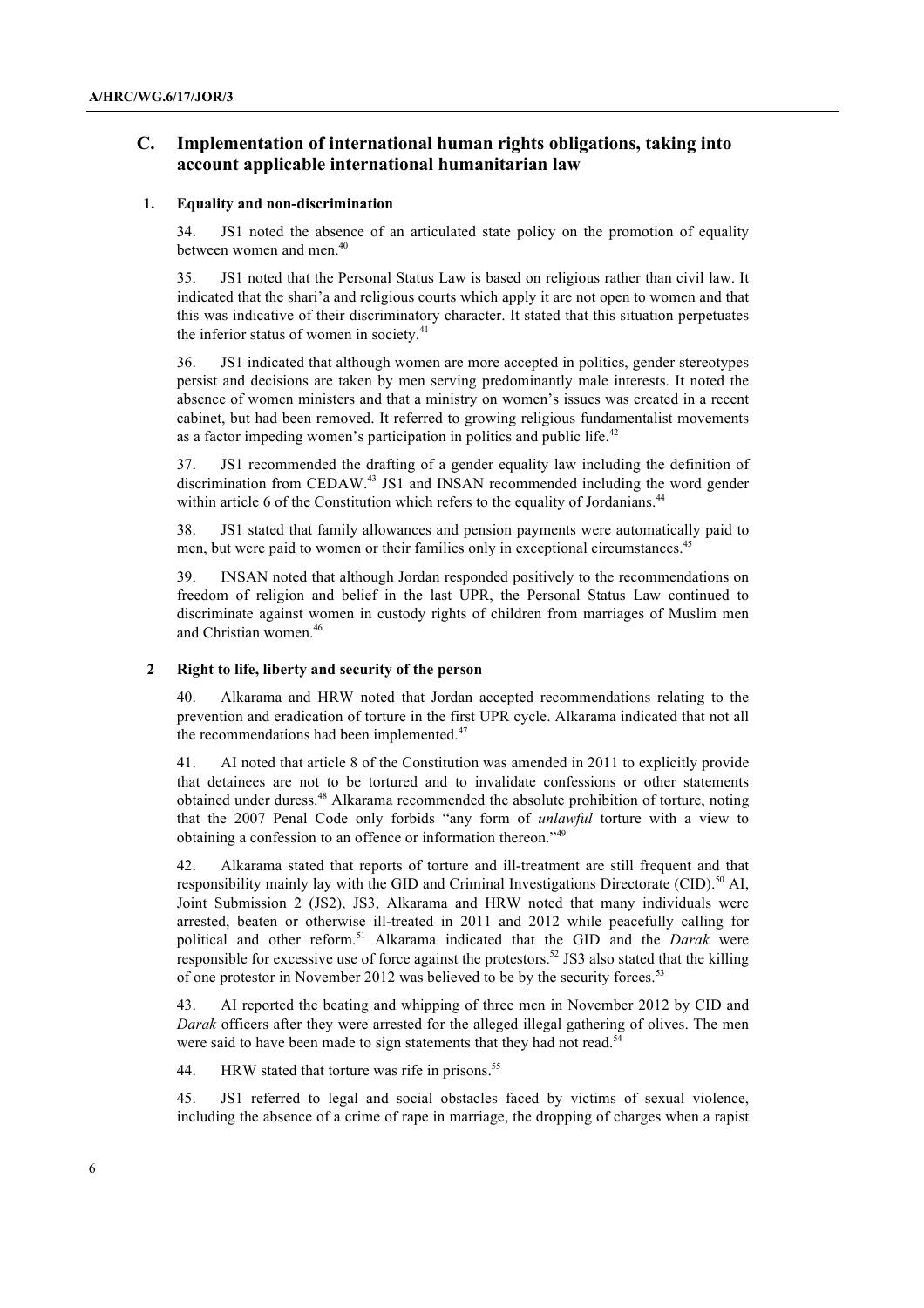marries his victim and a lack of protection to ensure consent in such a situation. It noted the absence of specific legislation to cover domestic violence and the difficulty in achieving divorce on such grounds in the shari'a courts.<sup>56</sup>

46. JS1 noted that implementation of amendments to laws to penalize sexual harassment in the work place in 2007 and 2008 had been limited. In addition, only harassment by an employer was included.<sup>57</sup>

47. The Global Initiative to End All Corporal Punishment of Children noted that Jordan accepted a recommendation to consider prohibition of corporal punishment, but that there had been no change in the law and corporal punishment remained lawful in the home and in alternative care. 58

## **3. Administration of justice, including impunity and the rule of law**

48. INSAN noted that despite actions to implement recommendations pertaining to the judicial system in the previous UPR, more needed to be done. It recommended, inter alia, placing the Judicial Institute under the Judicial Council, reviewing laws on judicial independence and training judges on the implementation of the international conventions in their judgments.<sup>59</sup>

49. Alkarama, JS2 and JS3 indicated that the State Security Court, which consists of one civilian and two military judges, lacks independence and fails to ensure fair trials.<sup>60</sup> Alkarama and JS2 noted that its competencies had been reduced in reforms in 2011, but it was later used to the detriment of peaceful protestors, media workers and opposition figures.61 JS3, INSAN and AI recommended that all detainees be brought before judicial authorities independent of the security forces.<sup>62</sup>

50. INSAN noted that the Constitution had been amended to include the presumption of innocence in line with the UPR recommendation. However, it stated that the right of defendants to legal representation was not guaranteed in law except in respect of the most serious charges and the pre-trial procedure was excluded. Some 68 per cent of defendants were not being represented during criminal trials.<sup>63</sup>

51. HRW, Alkarama and the Centre for Defending Freedom of Journalists (CDFJ) indicated that perpetrators of torture enjoyed near total immunity.<sup>64</sup> INSAN and AI had similar information.<sup>65</sup> HRW noted that no investigation took place into police abuses against protestors in 2012, even when at least one protestor was brought into custody after being treated in hospital for injuries sustained from police beatings.<sup>66</sup> CDFJ stated that police, gendarmerie and intelligence officers who have assaulted media workers or civilians did not display any form of identification.<sup>67</sup>

52. Alkarama stated that not all the mechanisms to report transgressions could be considered independent.68 It noted that officials such as prison directors are not obliged to refer allegations to the competent institutions and may order simple disciplinary measures instead. INSAN noted that, in practice, perpetrators are rarely brought to justice and allegations of torture are investigated, prosecuted and tried before the Police Court and Intelligence Court which are under the umbrella of the public security authorities. $69$ Alkarama and CDFJ noted that judges in the Police Court are appointed within the police structures and lack independence.<sup>70</sup> HRW recommended that jurisdiction over criminal matters involving prison abuse be transferred to civilian prosecutors, as well as ensuring that prison medical staff are adequate in number and trained to detect torture and illtreatment. $71$ 

53. Alkarama, INSAN, JS2, and AI indicated that administrative detention orders by provincial governors based on the Law on Crime Prevention were the common cause of arbitrary detention.<sup>72</sup> HRW noted that governors, who report to the Ministry of the Interior,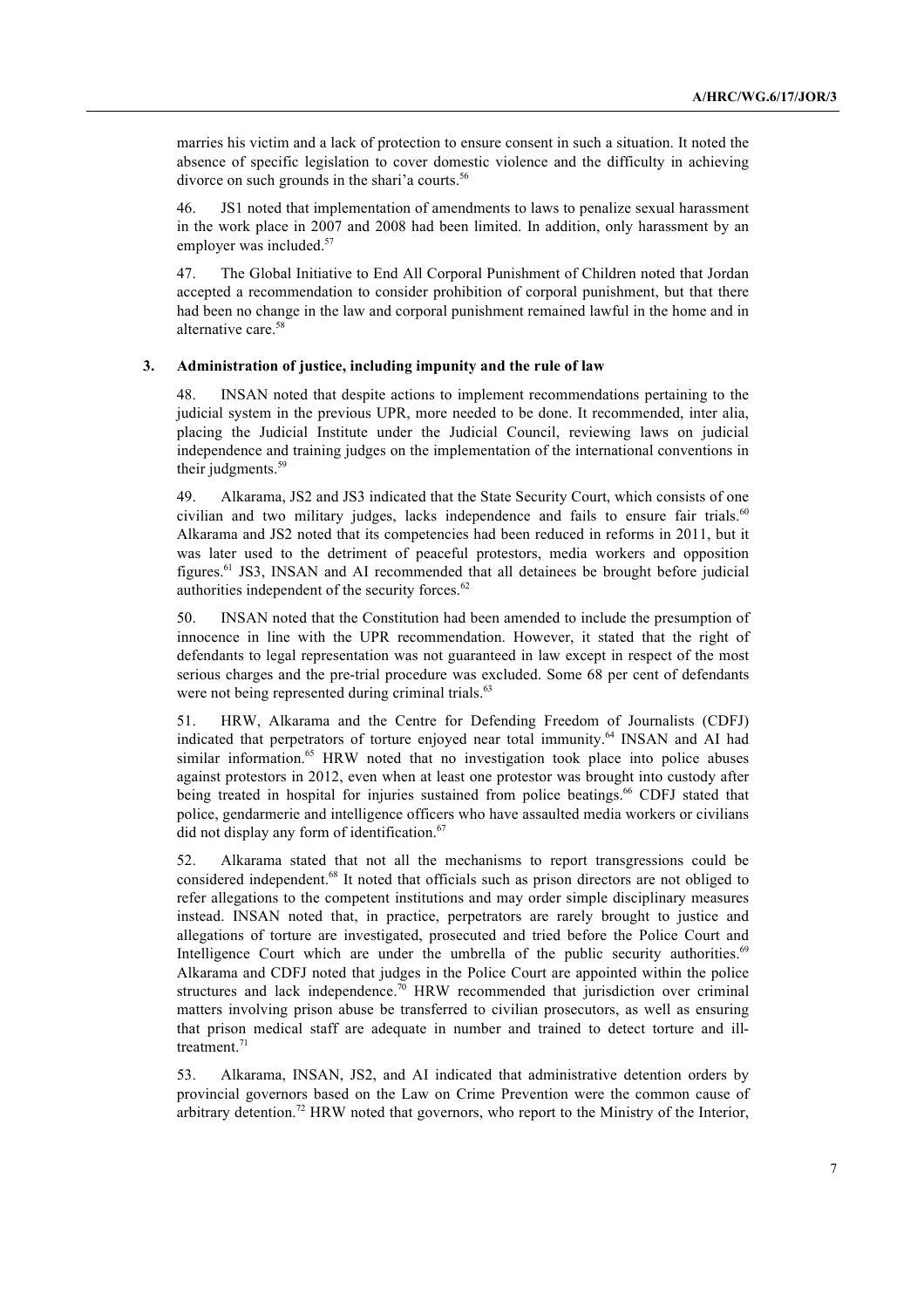were not required to present evidence of the commission of a crime.<sup>73</sup> JS2 stated that police used their relationships with governors to secure detentions and pursue interrogations.<sup>74</sup> JS2 and INSAN stated that administrative detention was used to override the time limitations on the statutory 24 hours' detention or seven days on state security grounds.<sup>75</sup> Alkarama, HRW and JS2 indicated that the judicial review of governors' decisions on detention was possible, but the grounds were mainly restricted to procedural violations and subject to financial barriers.<sup>76</sup> INSAN and HRW stated that, in spite of Jordan's acceptance of recommendations relating to administrative detention in the last UPR, by 2012 the number of such detainees had reached 11,000 or 12,000.<sup>77</sup>

54. INSAN stated that officials responsible for illegal arrests (without the order of a prosecutor) for more than 24 hours enjoy impunity in practice. It recommended the sanctioning of police officials responsible for detention beyond 24 hours, compensation of victims, as well as review of the legislation so as to improve judicial oversight and limit the authority of prosecutors to order detention.78

55. INSAN, JS1 and JS2 noted that governors have authority to order the detention of a woman in a protective custody, including on the grounds of suspicion of her dishonourable conduct (such as an extended absence from a family home); protecting her life and; in cases of "honour" killing.<sup>79</sup> JS1 stated that the suffering of women threatened by male family members can be intensified under such custody orders.<sup>80</sup> JS2 stated that in the latest survey 17 women were held, some of them for up to 10 years. $81$ 

56. INSAN, HRW and Alkarama noted that recommendations relating to administrative detention under the UPR had not been implemented and Alkarama that proposals from the Interior Ministry in 2011 to restrict it were never submitted to Parliament.<sup>82</sup> HRW recommended establishing or using shelters for victims of domestic violence or honour crimes.<sup>83</sup>

57. INSAN stated that the age of criminal responsibility was low at seven years of age and there was a lack of alternatives to imprisonment. Juveniles who commit a crime together with an adult may be tried before an adult court. The legislation on juvenile justice does not take into account the best interests of the child.<sup>84</sup>

#### **4. Right to marriage and family life**

58. JS1, INSAN and AI noted that Jordanian women were unable to confer their citizenship on foreign spouses and any children they had together. <sup>85</sup> JS1 stated that children without citizenship experienced obstacles in benefiting from social welfare programmes and had to pay higher educational fees.<sup>86</sup> It also indicated that there was a need to acquire statistical data to measure the size of the problem and its effect on husbands with Palestinian origins.<sup>87</sup>

## **5. Freedom of expression, association and peaceful assembly, and right to participate in public and political life**

59. Alkarama and HRW noted that amendments to the Law on Societies fell short of the recommendations in the previous UPR.<sup>88</sup> INSAN considered that the law remained incompatible with international standards.<sup>89</sup> Alkarama, JS1 and JS3 noted that a prohibition on the pursuit of political aims was overly broad or not further defined.<sup>90</sup> HRW stated that the new law gives the authorities discretionary powers to reject applications or close existing organizations.<sup>91</sup> JS3, HRW and Alkarama noted that foreign funding for civil society organizations must be approved by the cabinet. $92$ 

60. Reporters Sans Frontières (RSF), AI, JS3, CDFJ, INSAN and JS2 listed concerns relating to freedom of expression arising from the amendment of the Press and Publications Law in 2012.<sup>93</sup> JS3 indicated that the amended law had made the definition of a journalist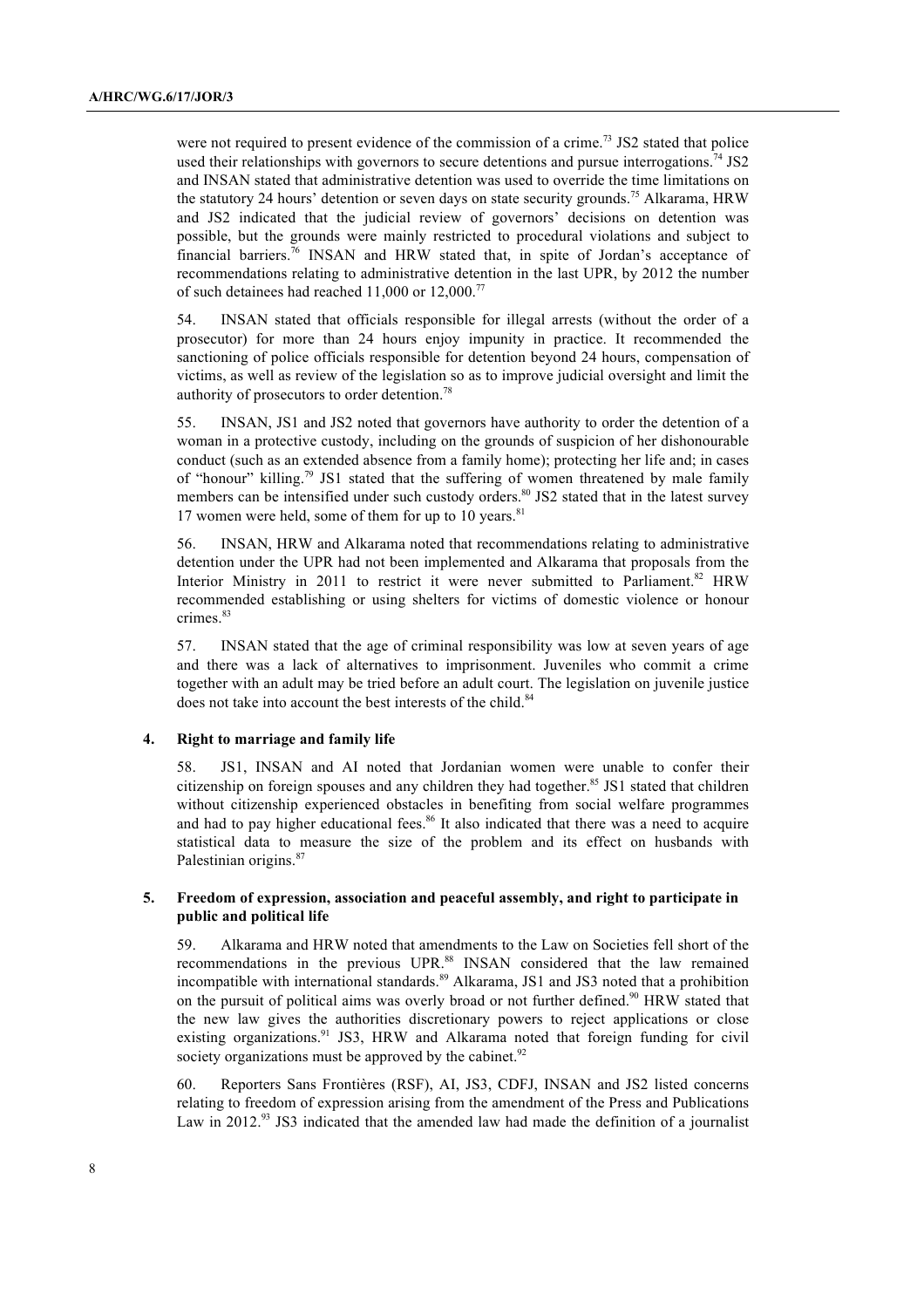very narrow and restricted access to the profession. <sup>94</sup> JS3 and RSF indicated that this law forced journalists to join the Jordan Press Association and noted the lack of independence of the Association from the Government.<sup>95</sup> CDFJ noted that those working in the electronic media were also included under the restrictions. 96

61. CDFJ, JS2, JS3, HRW, Alkarama and RSF referred to requirements that the online news websites in the country must be licenced by the Government to continue operating and are subject to various obligations.<sup>97</sup> JS3 and RSF indicated that the law meant that websites had been self-censoring their content.<sup>98</sup> HRW stated that there was arbitrary interference in the right to freedom of expression arising from obligations within the law that website managers not publish users' comments whose truth has not been checked.<sup>99</sup>

62. JS3 noted that after the crackdown on websites and online news users moved to social media to express their opinions and organize demonstrations. It stated that the Ministry of the Interior required owners of Internet cafés to provide information on users and to prevent access to specified websites.<sup>100</sup>

63. HRW, JS2 and CDFJ noted that the Penal Code made criticism of the King, religious figures, or Government figures or institutions a criminal offence.<sup>101</sup> HRW stated that some of the penalties relating to defamation of entities such as Government institutions and religions were increased in 2010 and that violations carried a prison term.<sup>102</sup>

64. CDFJ referred to an increase, over the past two years, in the number of journalists and media workers prosecuted at the State Security Court.<sup>103</sup> JS2 noted that tens of people are tried each year in the Security Court or regular courts for opinions they have published.<sup>104</sup>

65. Alkarama and JS2 indicated that compliance with the media laws was closely monitored by the security services. <sup>105</sup> Alkarama stated that under the restrictions, or with incentives, such as privileged access to certain information, direct censorship was rarely necessary. JS2 stated that the security agencies pressurized editors not to publish some materials.106

66. CDFJ stated that journalists were at risk of physical abuse as a result of the impunity of the security agencies.<sup>107</sup> It noted that more than 20 journalists were injured when police broke up a demonstration in Palm Yard in July 2011, despite the fact that they were wearing press jackets.<sup>108</sup>

67. JS3, HRW, INSAN and Alkarama noted that amendments to the Law on Public Gatherings in 2011 removed the requirement to obtain a governor's permission before holding a public meeting or demonstration.<sup>109</sup> However, JS3 and HRW indicated that prosecutors began charging protestors with "unlawful gatherings" and other charges under the Penal Code. JS3 noted that in November 2012 at least 107 people, including 9 children, were referred to the State Security Court on such charges following protests against the removal of fuel subsidies.<sup>110</sup> INSAN had similar information.<sup>111</sup>

68. INSAN stated that restrictions were introduced in 2011 and 2012 meaning that gathering of statistical information, including opinion polls, required official approval.<sup>112</sup>

69. JS2 indicated that tribal and rural areas dominated the House of Deputies in the Parliament to the detriment of urban areas which are inhabited by Jordanians of Palestinian origin.<sup>113</sup>

## **6. Right to work and to just and favourable conditions of work**

70. INSAN indicated that child labour rates are high and reported that 50,000 under-16 year-olds were in the labour market.<sup>114</sup>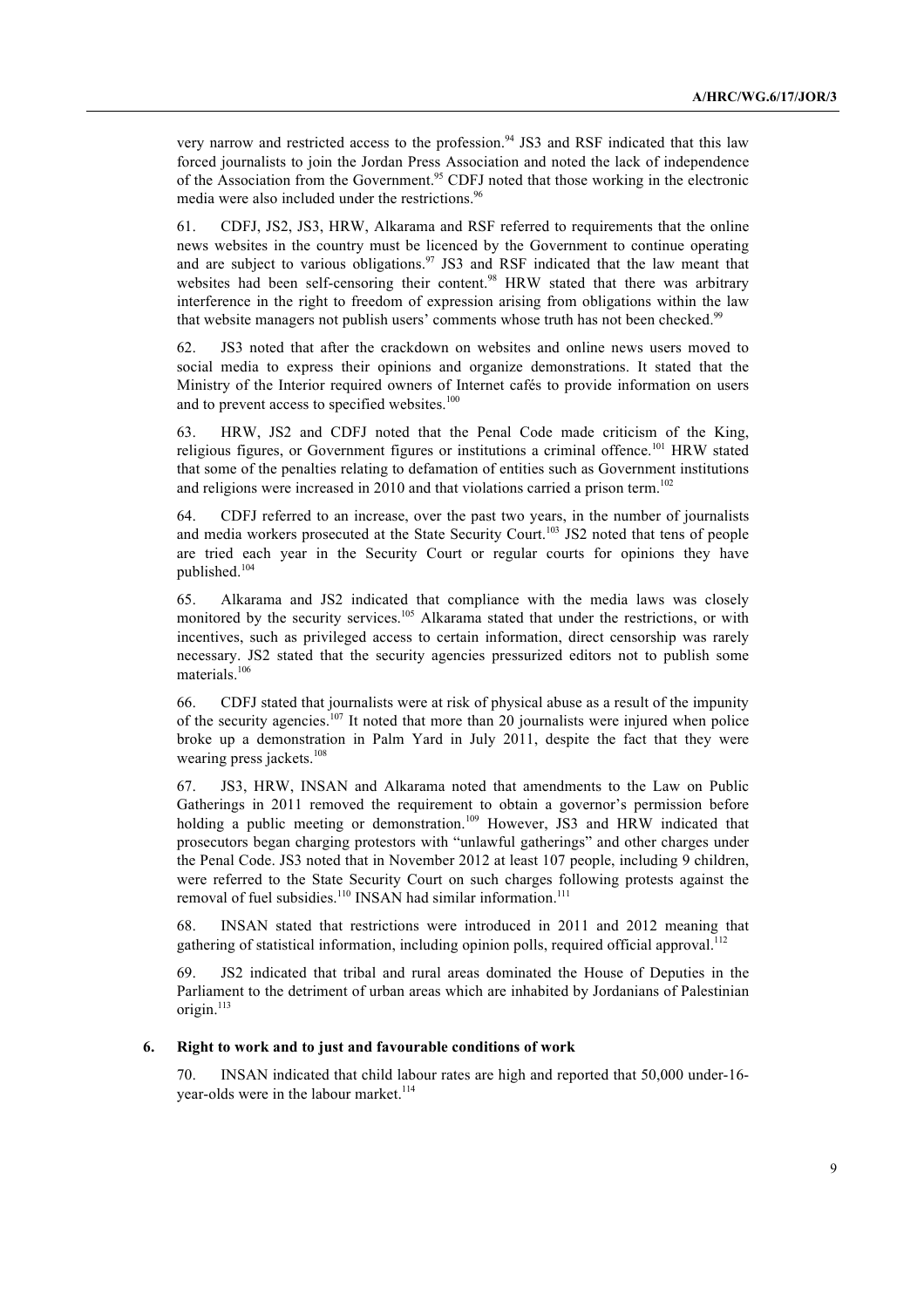71. INSAN indicated that a large segment of workers suffered difficult working conditions and violation of international labour standards, including weak application of health and safety standards.<sup>115</sup>

72. INSAN noted that collective bargaining is confined to trade unions recognized under the Law on Labour, but that this covered only 5 per cent of workers and excludes all civil servants. It indicated that there had been 900 strikes in 2012 although the Government acknowledged 47 strikes and 100 labour disputes.<sup>116</sup>

73. JS1 and INSAN indicated that women's participation in the labour market was between 14 per cent and 15 per cent in  $2011-2012$ .<sup>117</sup> JS1 noted that unemployment was 21 per cent among females compared with 11 per cent among males in 2011.<sup>118</sup> JS1 and INSAN referred to discrimination in salaries paid to women with JS1 noting that there was a gender wage gap of 30 per cent in the private sector and a lack of legislation to address  $it.<sup>119</sup>$ 

#### **7. Right to social security and to an adequate standard of living**

INSAN noted that legislation relating to a decent standard of living is weak, but strategies related to fighting poverty existed. It noted that standard of living indicators had shown a decline in recent years with inflation averaging 28 per cent while wages had increased 26.7 per cent. The minimum wage was low and tens of thousands of workers earned below the minimum wage. It stated the poverty rate had increased to 14.4 per cent in 2010 from 13.3 per cent in 2008. Poverty was worse in rural areas where 19 per cent were classified as poor. It recommended employment generation policies revision of wage levels in the private and public sectors and raising the minimum wage above the poverty line.<sup>120</sup>

75. INSAN noted that the coverage of the social services benefits was limited. It recommended expanding the social security scheme to all wage earners and including health insurance in these benefits. 121

#### **8. Rights to health**

76. INSAN referred to a decline in health spending from 12 per cent to 10 per cent of GDP between 2009 and 2011. Primary health care centres have increased in number, but cannot provide specialized services. Thirty five per cent of citizens do not have any form of medical insurance. It recommended the inclusion of a right to health in the Constitution.<sup>122</sup>

#### **9. Right to education**

77. INSAN noted that education spending reduced from 13 per cent to 9 per cent of public expenditure between 2000 and 2010. The Ministry of Education prevented married girls from returning to school. School drop-out rates were between 4 per cent and 6 per cent and programmes to counter it were weak.<sup>123</sup>

### **10. Persons with disabilities**

78. INSAN expressed concern that hysterectomies had been carried out on girls with intellectual disabilities justified by fear of rape or because they were unable to manage their menstruation.<sup>124</sup>

### **11. Minorities**

79. INSAN referred to discrimination against members of the Bahai and other minority faiths, including in the issue of marriage certificates.<sup>125</sup>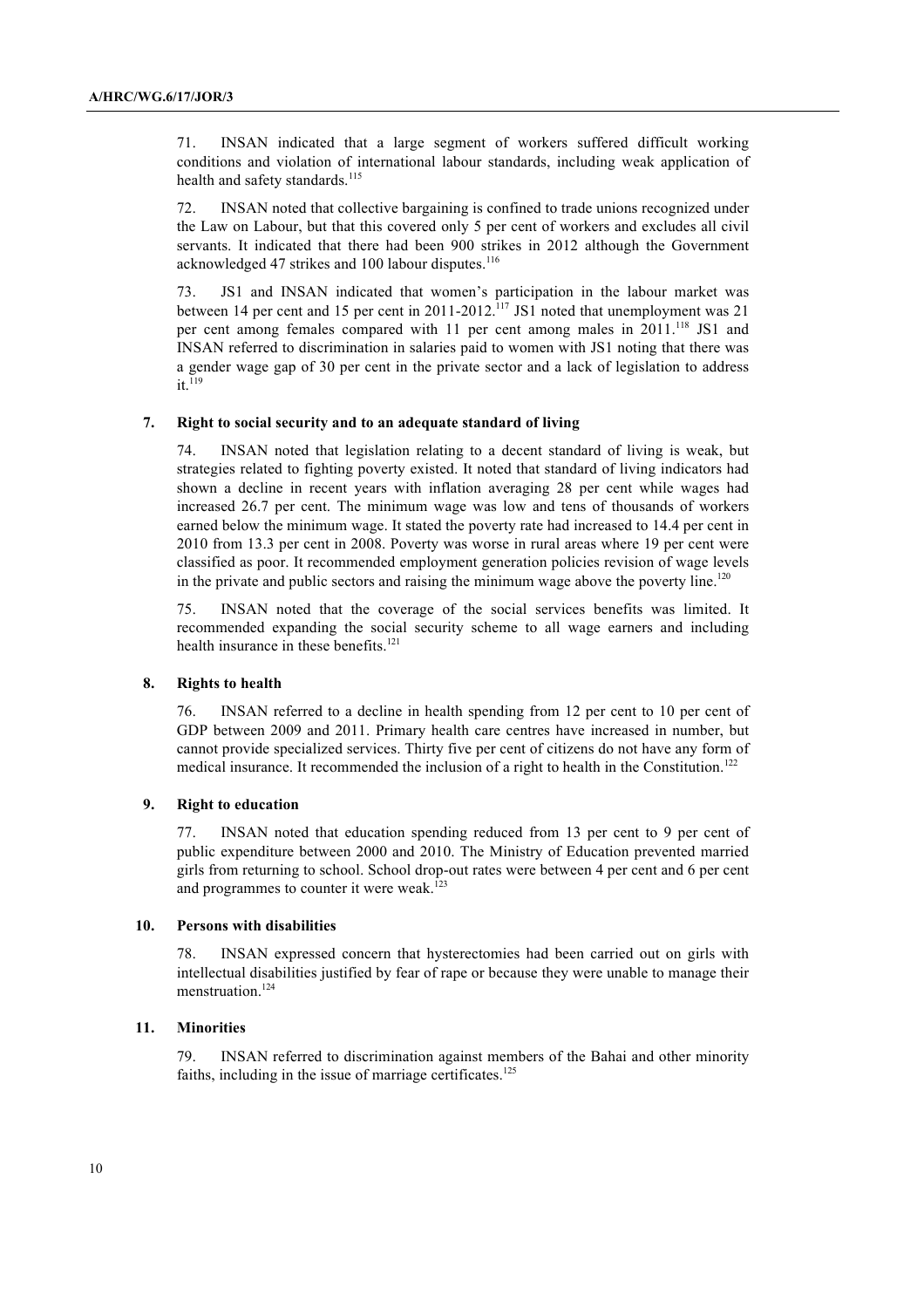#### **12. Migrants, refugees and asylum-seekers**

AI, INSAN and HRW noted improvements since 2009 in the legislation protecting migrant workers.<sup>126</sup> They stated that the amended legislation was not being implemented or was poorly enforced. AI and INSAN noted that migrant workers have been abused, physically, verbally or psychologically and sexually, as well as confined to their employers' homes.<sup>127</sup> INSAN and HRW indicated that domestic workers had to work long hours and were denied time-off.<sup>128</sup> HRW indicated that the Ministry of Labour has only five inspectors for all domestic workers and they have not been using their powers to enter homes to follow up on claims of abuse.<sup>129</sup>

81. INSAN stated that recent increases in minimum wages had not been applied to migrant workers and that the regulations discriminated between migrant workers based on nationality.<sup>130</sup> Workers were unable to leave the country or change employers without the permission of their employer. This led to blackmail and promoted practices of forced labour. INSAN also indicated that deportation of migrant workers has become a common and arbitrary procedure.<sup>131</sup>

82. AI and HRW highlighted Jordan's hospitality towards refugees from Syria.<sup>132</sup> AI referred to the return or denial of access to some individuals seeking refuge in Jordan. It noted that 200 refugees were returned after protests at the al-Zatari camp in August 2012 and that the Government had threatened that the border may be closed in the future.<sup>133</sup> HRW noted that men of military age and both submissions that non-Syrian citizens arriving from Syria, including Palestinians, had been denied protection.<sup>134</sup>

83. JS1 expressed concern about domestic violence, child marriage and sexual violence in the refugee camps. It recommended implementation of UN Security Council Resolutions and other measures to protect women refugees from sexual violence and trafficking in camps.<sup>135</sup>

#### **13. Human rights and counter-terrorism**

84. Alkarama stated that after March 2011 the authorities resorted to anti-terrorism legislation to try protestors before the State Security Court, thus depriving them of the right to a fair trial. $136$ 

#### *Notes*

<sup>1</sup> The stakeholders listed below have contributed information for this summary; the full texts of all original submissions are available at: www.ohchr.org. (One asterisk denotes a national human rights institution with "A" status)

*Civil society:*

| Individual Submissions                                                       |  |
|------------------------------------------------------------------------------|--|
| Amnesty International, London (United Kingdom);                              |  |
| Alkarama for Human Rights, Geneva (Switzerland);                             |  |
| Centre for Defending Freedom of Journalists, Amman (Jordan);                 |  |
| Global Initiative to End All Corporal Punishment of Children, London (United |  |
| Kingdom);                                                                    |  |
| Human Rights Watch, Geneva, (Switzerland);                                   |  |
| Reporters sans frontières, Paris, (France);                                  |  |
| Joint Submissions                                                            |  |
| $INSAN$ Coalition (joint submission) – by: Phenix Centre for Economic and    |  |
| Informatics Studies, Da'am Centre for Training and Consultancy, Tamkeen for  |  |
| Human Rights and Legal Aid, Justice Centre for Legal Aid, Jordanian          |  |
| Women's Union, Human and Environment Observatory, Jordanian Federation       |  |
| of Independent Trade Unions, Jordanian Labor Watch, Arab NGO Network         |  |
|                                                                              |  |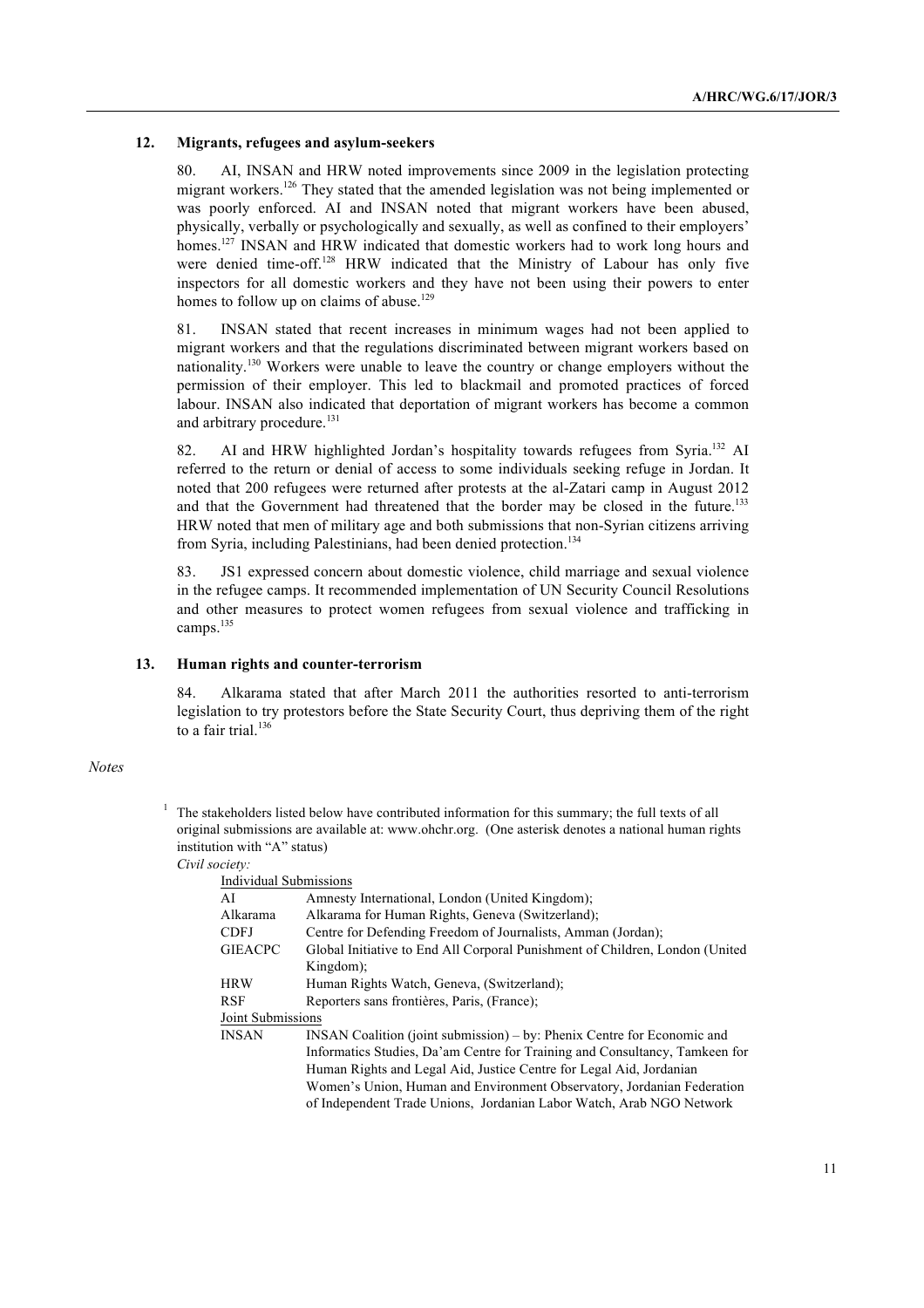|                 | for Development, Amman (Jordan);                                            |
|-----------------|-----------------------------------------------------------------------------|
| JS1             | Joint Submission $1 - by$ : A National Coalition led by the Arab Women      |
|                 | Organization (AWO, MOSAWA (a network of 86 women CBOs from across)          |
|                 | Jordan) and members of the campaign "My Mother is Jordanian and Her         |
|                 | Nationality is My Right"), Amman (Jordan);                                  |
| JS <sub>2</sub> | Joint Submission 2 – by: Amman Center for Human Rights Studies, Arab        |
|                 | Organization for Human Rights in Jordan, Amnesty International – Jordan,    |
|                 | Amman Forum Association for Human Rights, Amman, (Jordan);                  |
| JS3             | Joint Submission 3 – by: CIVICUS: World Alliance for Citizen Participation, |
|                 | Amman Center for Human Rights Studies, Johannesburg (South Africa);         |
|                 |                                                                             |

*National human rights institution*

NCHR The National Centre for Human Rights\*, Amman, Jordan <sup>2</sup> NCHR, p.10.

- 
- <sup>3</sup> The following abbreviations have been used for this document: The International Covenant on Civil and Political Rights (ICCPR), the International Convention on the Protection of the Rights of All Migrant Workers and Members of Their Families (ICRMW), the International Convention for the Protection of all Persons from Enforced Disappearance (CPED), the Convention against Torture and Other Cruel, Inhuman or Degrading Treatment or Punishment (CAT), the Optional Protocol to the Convention against Torture (OP-CAT), the Convention on the Elimination of All Forms of Discrimination against Women (CEDAW) and the Optional Protocol of the Convention on the Elimination of All Forms of Discrimination Against Women (OP-CEDAW), the Convention on the Rights of the Child (CRC), and the International Convention on the Elimination of all Forms of Racial Discrimination (CERD).
- $^{4}$  NCHR, p. 11.
- $^{5}$  NCHR, p. 2.
- $^{6}$  NCHR, pp. 2-3.<br>  $^{7}$  NCHR, p. 3.<br>  $^{8}$  NCHR pp. 3-4
- 
- $\frac{8}{9}$  NCHR, pp. 3-4.
- NCHR, p. 4.
- $^{10}$  NCHR, p. 4.
- $^{11}$  NCHR, pp. 4-5.
- $12$  NCHR, p. 5.
- <sup>13</sup> NCHR, p. 5.
- $^{14}$  NCHR, p. 6.
- $^{15}$  NCHR, p. 6.
- $^{16}$  NCHR, pp. 6-7.
- $17$  NCHR, p. 7.
- <sup>18</sup> NCHR, pp. 7-8.
- <sup>19</sup> NCHR, p. 7.
- $20$  NCHR, pp. 8-9.
- $21$  NCHR, p. 9.
- $22$  NCHR, p. 9.
- $23$  NCHR, pp. 9-10.
- <sup>24</sup> NCHR, p. 4.
- 
- 
- <sup>25</sup> Alkarama, para. 8.<br><sup>26</sup> INSAN, para. 36. Article 15 of CEDAW refers to equality before the law.
- <sup>27</sup> AI, p. 5, INSAN, para. 36. Articles 9 and 16 of CEDAW refer to nationality and family relations respectively.
- <sup>28</sup> INSAN, para. 36, AI, p. 5.
- $29$  HRW, p. 5.
- <sup>30</sup> INSAN, paras. 86, 101.
- <sup>31</sup> Alkarama, para. 21.10. Article 22 of CAT refers to the consideration of individual complaints.<br><sup>32</sup> Alkarama, para. 3.
- 
- <sup>33</sup> Alkarama, para. 4.
- <sup>34</sup> JS3, para. 2.3.
- $35$  INSAN, para. 46.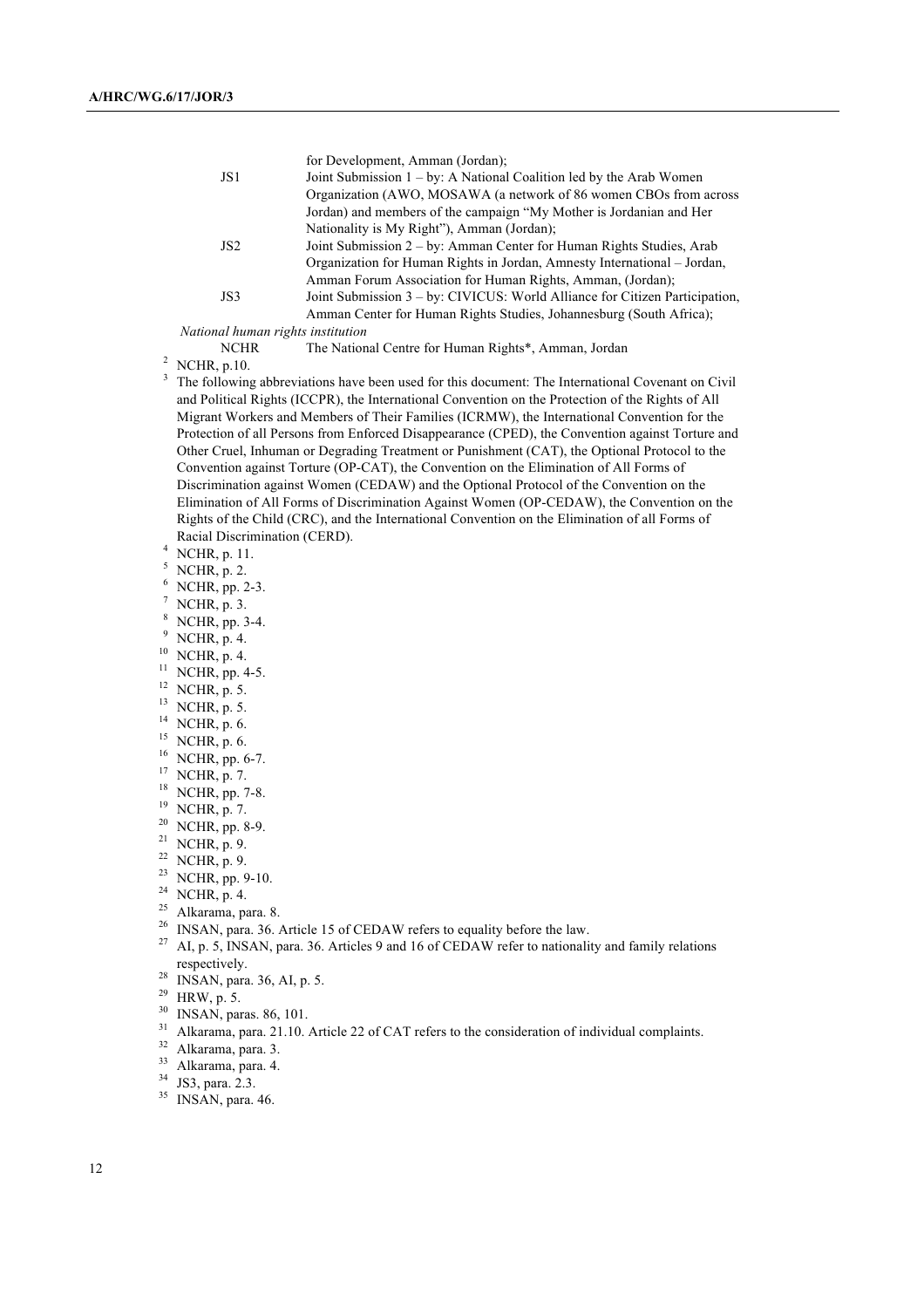Alkarama, para. 7. JS1, pp. 6-7. Alkarama, para. 14. Alkarama, para. 14. JS1, p. 3 JS1, p. 4. JS1, p. 2. 43 JS1, p. 9. JS1, p. 9, INSAN, para. 46. JS1, p. 5. INSAN, para. 41. Alkarama, para. 12, HRW, p. 3. AI, p. 2. Alkarama, paras 11, 21.4. Alkarama, para. 12. AI, p. 1, JS2, paras. 10, 12, JS3, paras. 2.12, 2.13, 3.1, 3.2, Alkarama, para. 12, HRW, p. 3. Alkarama, para. 12. JS3, para. 2.12. AI, p. 2.  $^{55}$  HRW, p. 3. JS1, p. 7. JS1, p. 6. <sup>58</sup> GIEACPC, para. 1.3. INSAN, paras. 20, 24-26. Alkarama, para. 5, JS2, para 6, JS3, para. 2.14. JS2, paras 6, 7. JS3, para. 5.2, INSAN, para. 30, AI, p. 4. INSAN, paras. 31, 35. HRW, p. 3, Alkarama, para. 13, CDFJ, paras. 13, 20. INSAN, para. 13, AI, p. 2. HRW, p. 3. CDFJ, para. 13. Alkarama, para. 13. INSAN, paras. 13, 14. Alkarama, para. 13, CDFJ, para. 13. HRW, p. 3. Alkarama, paras. 15, INSAN, para. 2, JS2, paras. 2-3, AI, p. 2. HRW, p. 3. JS2, para. 3. JS2, para.2, INSAN, para. 3.. Alkarama, para. 16, HRW p. 3, JS2, para. 2. INSAN, para. 2, HRW, p. 3. INSAN, paras. 6-9. INSAN, para. 2, JS1, p. 7, JS2, para. 4. JS1, p. 7. JS2, para. 4. INSAN, para. 2, HRW, p. 3, Alkarama, para. 17. HRW, p. 3. INSAN, para. 135. JS1, p. 1, INSAN, para. 38, AI, p. 3. JS1, p. 1. JS1, p. 2. Alkarama, para. 20, HRW, p. 2. INSAN, para. 49.

- Alkarama, para. 20, JS1, p. 4, JS3, para. 2.11.
- HRW, p. 2.